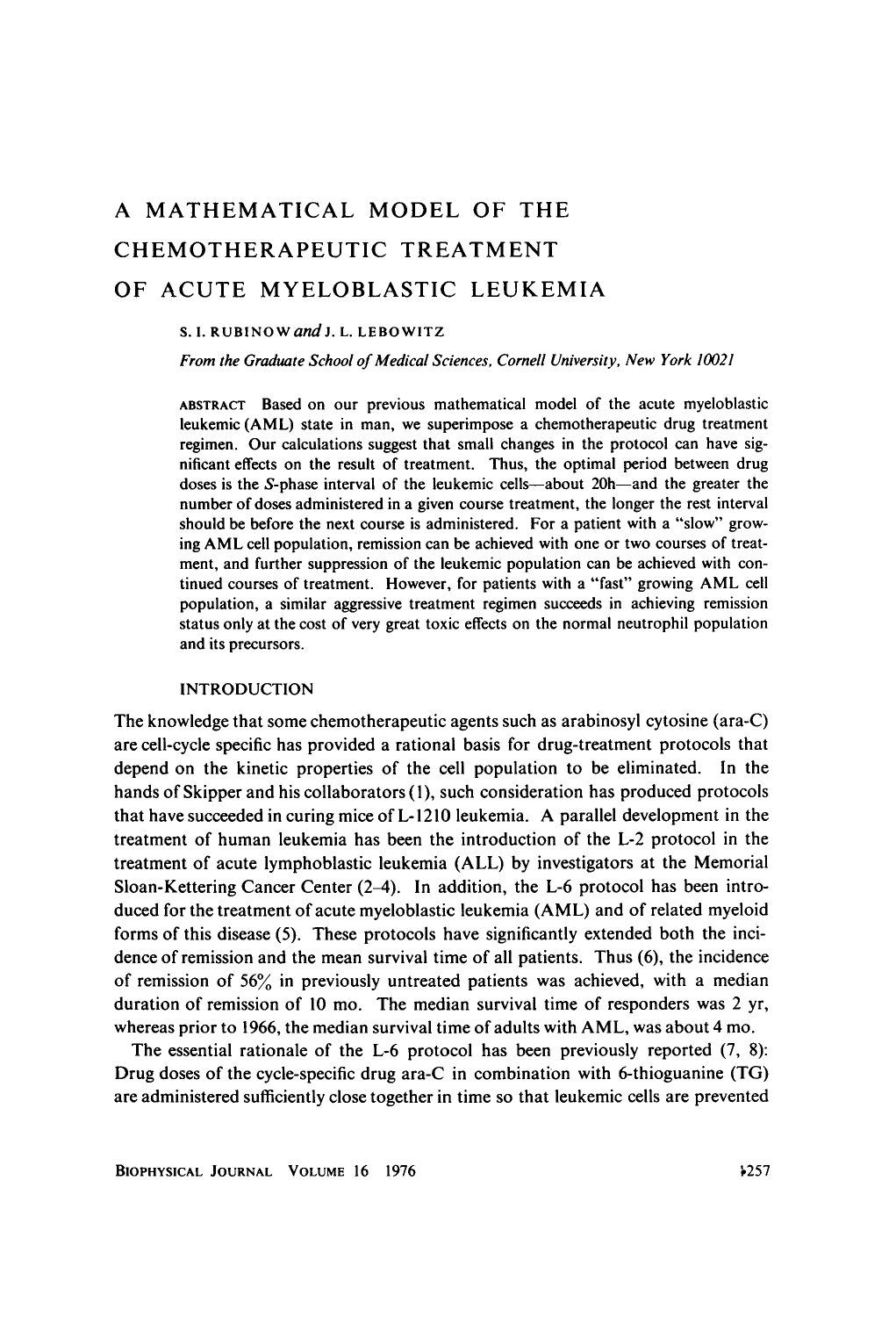from completing S-phase without being exposed to a lethal drug concentration. The duration of S-phase of leukemic cells is about 20 h (9). Treatments are continued until marrow depression or other toxic effects become too great, and a rest period is instituted, usually of <sup>3</sup> wk duration, to permit recovery of the normal marrow cells. The entire course of treatment is then repeated, if necessary, to a remission stage.

Aside from the significant achievement of extending the life of the patients involved, the important theoretical accomplishment of the introduction of these protocols is the principle that the protocol, which is to say the temporal course of administration of the chemotherapeutic agent, and not just the drug itself, is vital for the success of chemotherapy. The empirical nature of this accomplishment, achieved after many years of trial and error, leads very naturally to the suggestion that a mathematical model of the cell proliferation and treatment process could perhaps provide a completely deductive basis for success (or failure) of a chemotherapeutic drug regimen in the treatment of cancer. This conception has in fact appealed to a number of mathematically minded investigators of the cancer problem (10-14). The significance of mathematical modeling in understanding the kinetics of leukocyte proliferation and of the acute leukemic state has by now been generally recognized (15-18).

Here we shall describe our own efforts to model the essential kinetic features of the L-6 protocol. Our goal is to aid therapy and the medical chemotherapist, who is impelled to treat his leukemic patient in the best way he knows how, in the face of the many uncertainties about the nature of the disease state AML. Because of these uncertainties, we must make many presumptions and assumptions about the nature of the disease, as well as normal granulopoiesis. However, it is important to recognize that whether one detail of the model is correct or not is not so important as the general scheme: at the present time we are interested in suggesting improved strategies in chemotherapy, rather than the matching of a particular treatment regimen to a given patient.

Our model is purely a kinetic one that concerns itself with growth, birth, and death processes of cell populations, and associated homeostatic mechanisms. To represent the latter, only the existence of such control mechanisms is assumed, rather than the biological or biochemical means by which it is achieved. The search for such mechanisms, by a granulopoietic chalone (19), or by colony-stimulating factors (CSF) (20, 21) and CSF inhibitors (22), is of course being actively pursued in its own right. In previous work we have suggested a model of the neutrophil production system in normal man (23), as well as a model of the acute myeloblastic leukemic state (24). The basic features of our model can be described succinctly as follows. In the marrow of normal man there is a proliferative state and a nonproliferative state (see Fig. 1). The proliferative state consists of two compartments, an active or cycling compartment A and a resting compartment  $G_0$ . In  $G_0$ , the decision is made as to whether a precursor cell goes back to the active state and proliferates, or travels to the nonproliferative state, in which it matures, and is expelled to the blood as a young neutrophil. In the steady state, half of the cells leaving  $G_0$  go to A and divide, while half go on to mature. If the population wishes to expand (contract), a greater (lesser) fraction of the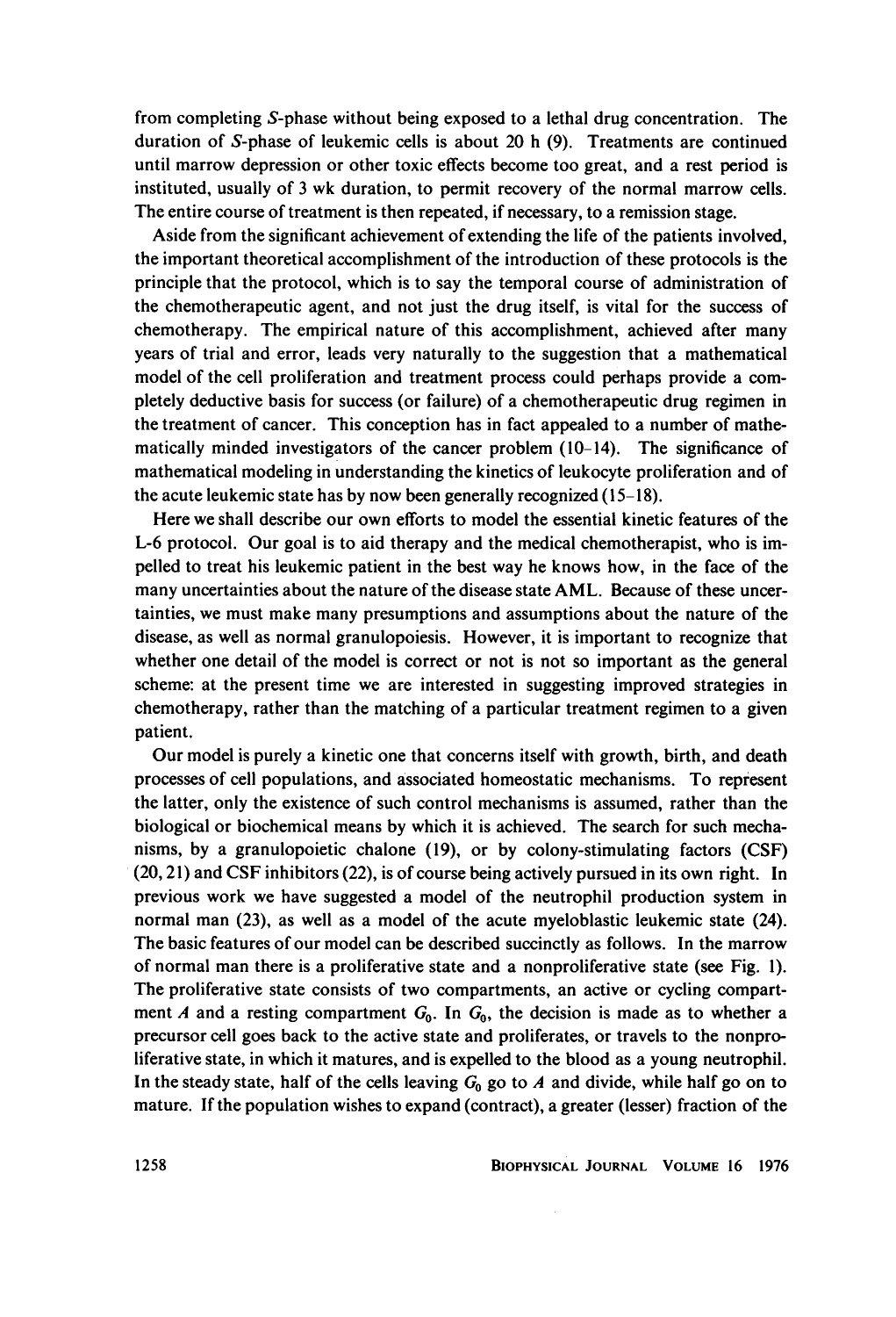

FIGURE <sup>I</sup> Schematic model of the normal neutrophil production system. The control functions  $\alpha$ ,  $\beta$ , and  $\gamma$  represent the fractional rate of release of cells along the indicated pathways, and depend on the total number of cells in the system (in the case of  $\alpha$  and  $\beta$ ), or in the blood (in the case of  $\gamma$ ).  $\lambda$  is the time rate of cell disappearance from the blood compartment.

 $G_0$  cells are sent to A than to the maturation compartment M. The decision as to which evantuality occurs depends homeostatically on whether the total population of neutrophils and precursors is greater or smaller than the prescribed total steady-state population number  $\overline{N}$ , where  $\overline{N} \sim 10^{12}$  cells. There is also a mechanism in the nonproliferative state by means of which young neutrophils may be expelled to the blood, in response to need from the blood.

In the acute myeloblastic leukemic state, we adopt the point of view of Clarkson (7) that side by side with the normal neutrophil production system, there exists a distinct leukemic cell population. By and large it is a nonmaturing cell population, but it is controlled homeostatically in a manner similar to the normal population (see Fig. 2). However, the homeostatic level  $\bar{N}'$  of the leukemic population is greater than the corresponding level of the normal cells, say  $\overline{N}$  ~ 3 × 10<sup>12</sup>. Furthermore, the homeostatic control mechanism for the normal cells fails to recognize the leukemic cells as different from normal cells. Consequently, as the leukemic cells increase in their desire to reach their homeostatic level  $\bar{N}'$ , the normal cell production system is progressively curtailed as the leukemic cells approach and surpass the normal homeostatic level  $\overline{N}$ . Thus, the principal consequence of the exposure of the normal neutrophil population to the leukemic population is to destabilize the normal homeostatic control of the nonleukemic cell population. The combined system possesses a new stable state to which the population is (unfortunately) driven, in which all cells are leukemic, while normal neutrophils and their precursors disappear. Hence, we do not view the question as to whether leukemia is a neoplasm or a disorder of hemopoietic regulation as an



FIGURE 2 Schematic model of the leukemic cell population in the acute myeloblastic state. Primed compartments and control functions are counterparts of the normal neutrophil system. Leukemia marrow myeloblasts not actively proliferating are assumed to be in the resting state  $G'_{0}$ .

RUBINOW AND LEBOWITZ Mathematical Model of Chemotherapy for AML 1259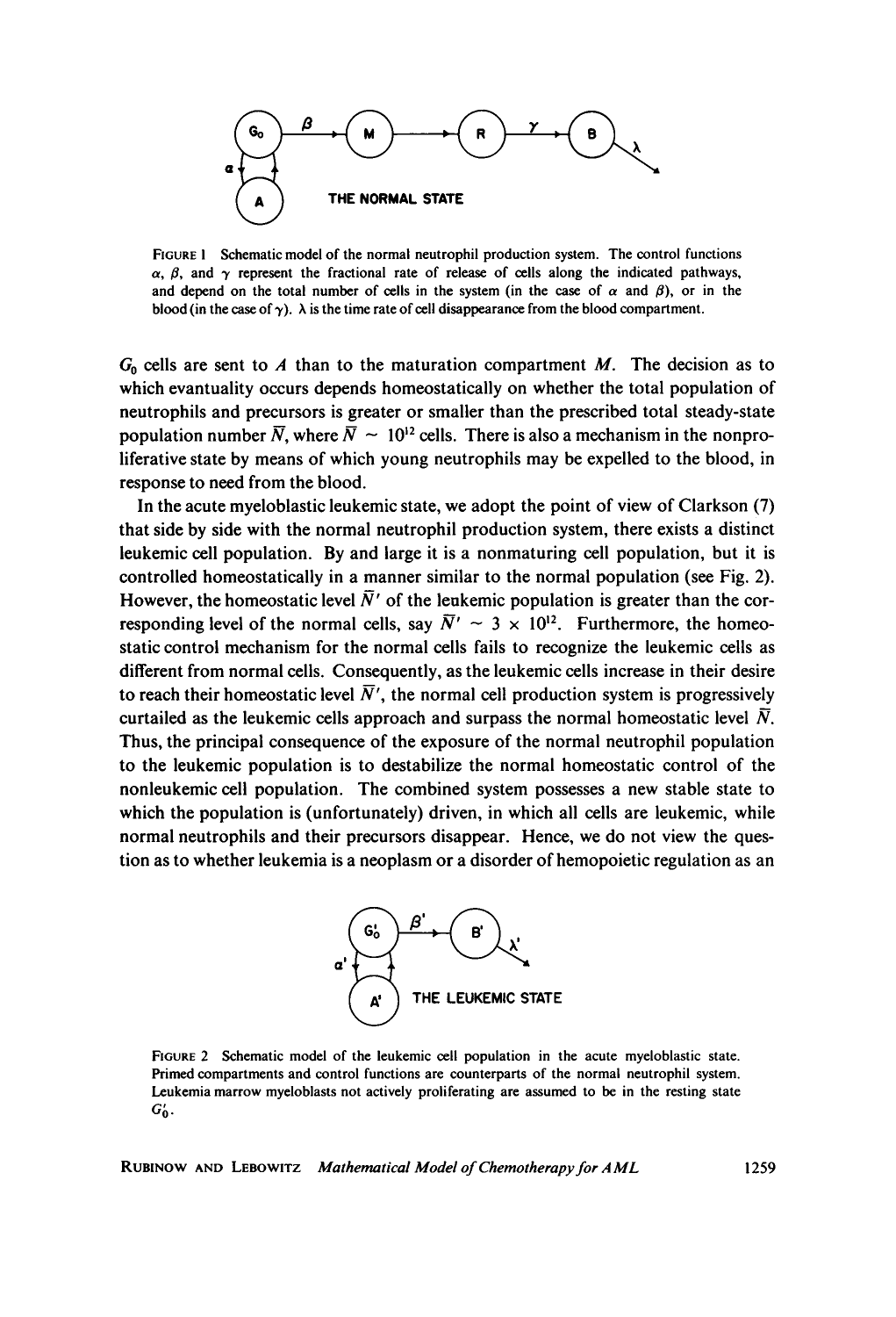| Compartment      | Mean transit time | Population no.        |  |
|------------------|-------------------|-----------------------|--|
|                  | h                 |                       |  |
|                  | 12                | $6.0 \times 10^{10}$  |  |
| $\frac{G_1}{S}$  | 15                | $7.5 \times 10^{10}$  |  |
| $G_2 + m$        | 3                 | $1.5 \times 10^{10}$  |  |
| $\boldsymbol{A}$ | 30                | $1.51 \times 10^{11}$ |  |
| $G_0$            | 20                | $1.01 \times 10^{11}$ |  |
| $\boldsymbol{M}$ | 96                | $4.85 \times 10^{11}$ |  |
| R                | 90                | $4.54 \times 10^{11}$ |  |
| B                | 9.7               | $0.49 \times 10^{11}$ |  |
| Sum              | 246               | $1.24 \times 10^{12}$ |  |

| TABLE I                                   |  |
|-------------------------------------------|--|
| STEADY-STATE PARAMETERS OF THE NEUTROPHIL |  |
| PRODUCTION SYSTEM IN A NORMAL 70 kg MAN*  |  |

\*Taken from ref. 23.

either/or proposition (25). Rather, in our model, the existence of the. neoplasm or leukemic cell population leads to destabilization of the normal regulated state.

The mathematical formulation and other details of the complete model can be found elsewhere (23, 24). The parameters that characterize the normal steady-state behavior of the neutrophil production system are summarized in Table I. The control functions  $\alpha$  and  $\beta$ , which determine the fractional rates of cells leaving  $G_0$  to enter either the compartments  $A$  or  $M$ , respectively, were represented either by a power law (23), or by a logarithmic law (24) with parameter values as shown in Table II. Previous experience with representing perturbations of the normal neutrophil system such as leukophoresis experiments, suggest that the power law, which has a more rapid rate of response than the logarithmic law, is more successful than the logarithmic law in doing so.

The principal effect of varying the parameters entering into either of these functions is to alter the fractional rate of exponential growth of the normal population, or recovery rate, in response to depletion as by chemotherapeutic insult. It can be shown (24) that this fractional growth rate is proportional to the difference  $\alpha_1 - \beta_1$ , where  $\alpha_1$  and  $\beta_1$  are the dynamical parameters entering into the functions  $\alpha$  and  $\beta$ . Thus,

| .<br>PARAMETERS OF THE CONTROL FUNCTIONS* $\alpha$ AND $\beta$ |            |            |          |   |                       |
|----------------------------------------------------------------|------------|------------|----------|---|-----------------------|
| Control<br>function                                            | $\alpha_0$ | $\alpha_1$ | β,       | v | Ñ                     |
|                                                                | $h^{-1}$   | $h^{-1}$   | $h^{-1}$ |   |                       |
| Logarithmic                                                    | 0.05       | 0.0375     | 0.00417  |   | $1.24 \times 10^{12}$ |
| Power                                                          | 0.05       | 0.05       | 0.00417  | ٦ | $1.24 \times 10^{12}$ |

| PARAMETERS OF THE CONTROL FUNCTIONS* $\alpha$ AND $\beta$ |  |
|-----------------------------------------------------------|--|

\* From refs. 23 and 24.

1260 BIOPHYSICAL JOURNAL VOLUME <sup>16</sup> 1976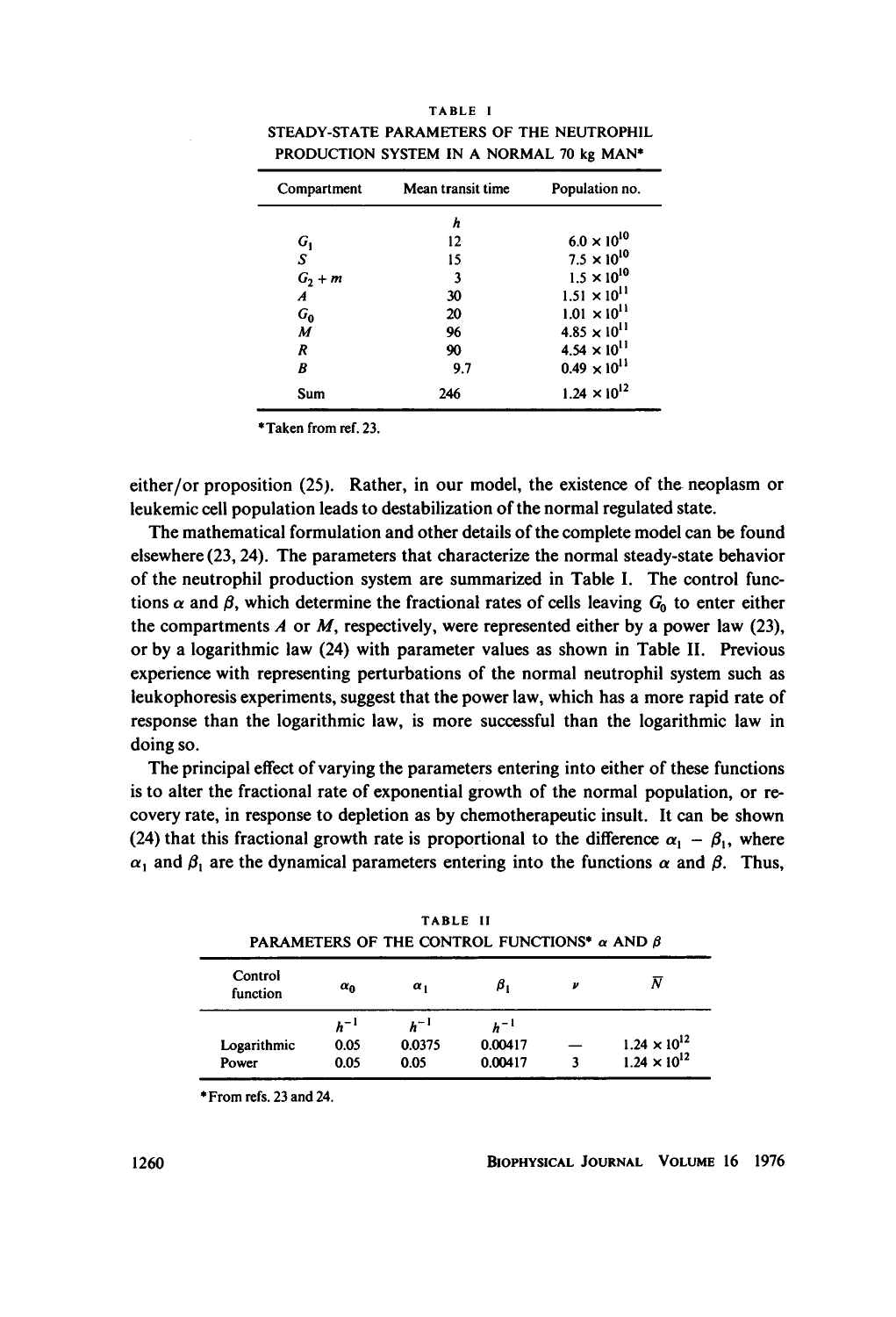| Compartment       | Mean transit time | Population no.        |  |
|-------------------|-------------------|-----------------------|--|
|                   | h                 |                       |  |
|                   | 0                 | 0                     |  |
| $G'_1$<br>$S'$    | 20                | $2.08 \times 10^{11}$ |  |
|                   | 5                 | $0.52 \times 10^{11}$ |  |
| $G'_2 + m'$<br>A' | 25                | $2.60 \times 10^{11}$ |  |
| $G'_{\bf 0}$      | 227               | $2.36 \times 10^{12}$ |  |
| R'                | 36                | $3.75 \times 10^{11}$ |  |
| Sum               | 288               | $3 \times 10^{12}$    |  |

TABLE III STEADY-STATE PARAMETERS OF THE LEUKEMIC CELL POPULATION IN AML\*

\*Taken from ref. 24.

the greater the excess of  $\alpha_1$  with respect to  $\beta_1$ , the greater is the recovery rate. The control functions  $\alpha'$  and  $\beta'$  were represented by a logarithmic law.

The parameters determining the quasi-steady-state behavior of the leukemic cell population, characterizing the very late stages of AML, are given in Table III. By varying  $\alpha'_1$  and  $\beta'_1$ , models of leukemic cell populations with differing dynamical characteristics, that is to say natural growth rates and natural lifetimes, can be represented. Essentially two different models were investigated, a fast growing cell population and a slow growing cell population. The parameters  $\alpha'$  and  $\beta'$  for these cases, together with the doubling time (in the presence of a normal neutrophil population) and mean lifetime (defined as the time needed for the population number to reach  $10^{12}$ , starting from one cell), are given in Table IV.

The behavior of the leukemic blood cell population as a function of time is displayed in Figs. 3 and 4 for the two cases. This behavior is very similar to that of the total population. The normal blood cells maintain their normal level during the silent and unobserved period of exponential growth of the leukemic population, and then precipitously disappear when the leukemic population attains a detectable level of about  $10^{11}$  cells.

In modeling a drug-treatment regimen, we superimpose a killing schedule on the natural history of the disease. Thus, we assume that the effect of administration of a

| Model | $\alpha_0$ | αʻ       | βí       | Doubling*<br>time | Mean*<br>lifetime | $\bar{N}$ '        |
|-------|------------|----------|----------|-------------------|-------------------|--------------------|
|       | $h^{-1}$   | $h^{-1}$ | $h^{-1}$ | d                 | d                 |                    |
| Fast  | 0.0044     | 0.0044   | 0.00044  | 12                | 470               | $3 \times 10^{12}$ |
| Slow  | 0.0044     | 0.0022   | 0.0011   | 56                | 1560              | $3 \times 10^{12}$ |

TABLE IV PARAMETERS OF THE CONTROL FUNCTIONS OF TWO LEUKEMIC POPULATIONS

\*Calculated from Equations <sup>11</sup> and 12 in ref. 24.

RUBINOW AND LEBOWITZ Mathematical Model of Chemotherapy for AML 1261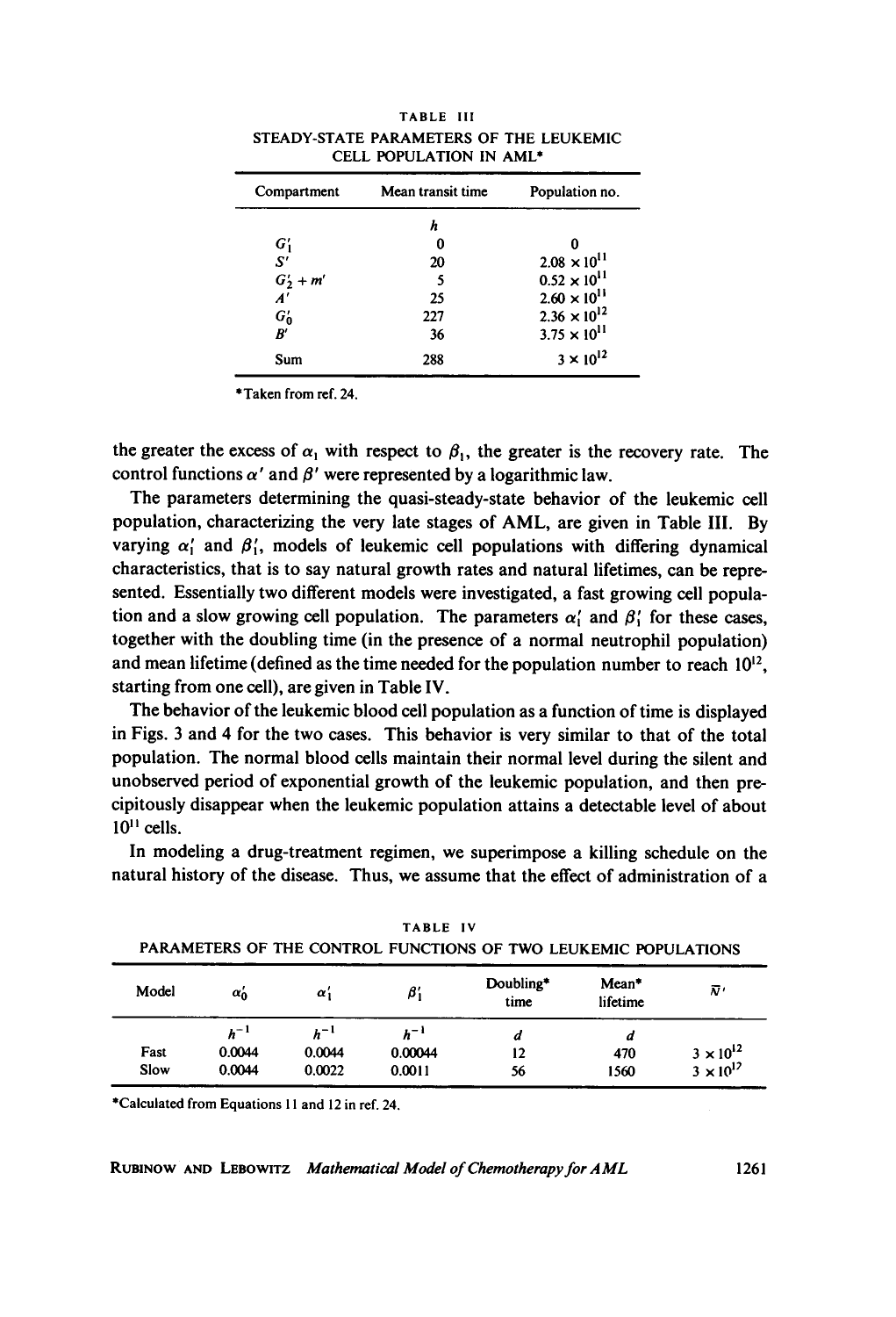

FIGURE 3 The ordinate represents, on a  $log_{10}$  scale, the number of normal neutrophils in the blood  $N_B$ , the number of leukemic myeloblasts  $N_B$ , and the sum  $N_B + N_B'$ , as a function of time T in days, assuming <sup>10</sup> leukemic myeloblasts and introduced into the marrow at time zero. Parameters of the control functions  $\alpha'$  and  $\beta'$ , which determine the growth rate of this "fast" leukemic population, are given in Table IV.

dose of a drug or drug combination such as ara-C plus TG is to kill a fixed fraction  $f$ of all cells in S-phase, whether normal or leukemic. For purposes of calculation, the compartments A and A' are each subdivided into three compartments, namely,  $G_1$ , S, and  $G_2 + m$ . In all our calculations, it was assumed that  $f = 0.9$  so that  $90\%$  of all cells in  $S$  were killed at the time of the drug administration. We considered the effect of treatment on both the fast and slow leukemic cell models. In simulating the L-6 protocol, we assumed that the drug combination was administered with a periodicity P for n times. Following this, a rest period of duration  $\tau_R$  was imposed. We shall refer to the administration of a chemotherapeutic agent  $n$  times with periodicity  $P$  fol-



FIGURE 4 The same quantities as shown in Fig. 3 are here represented for the "slow" leukemic population of Table IV.

1262 BIOPHYSICAL JOURNAL VOLUME 16 1976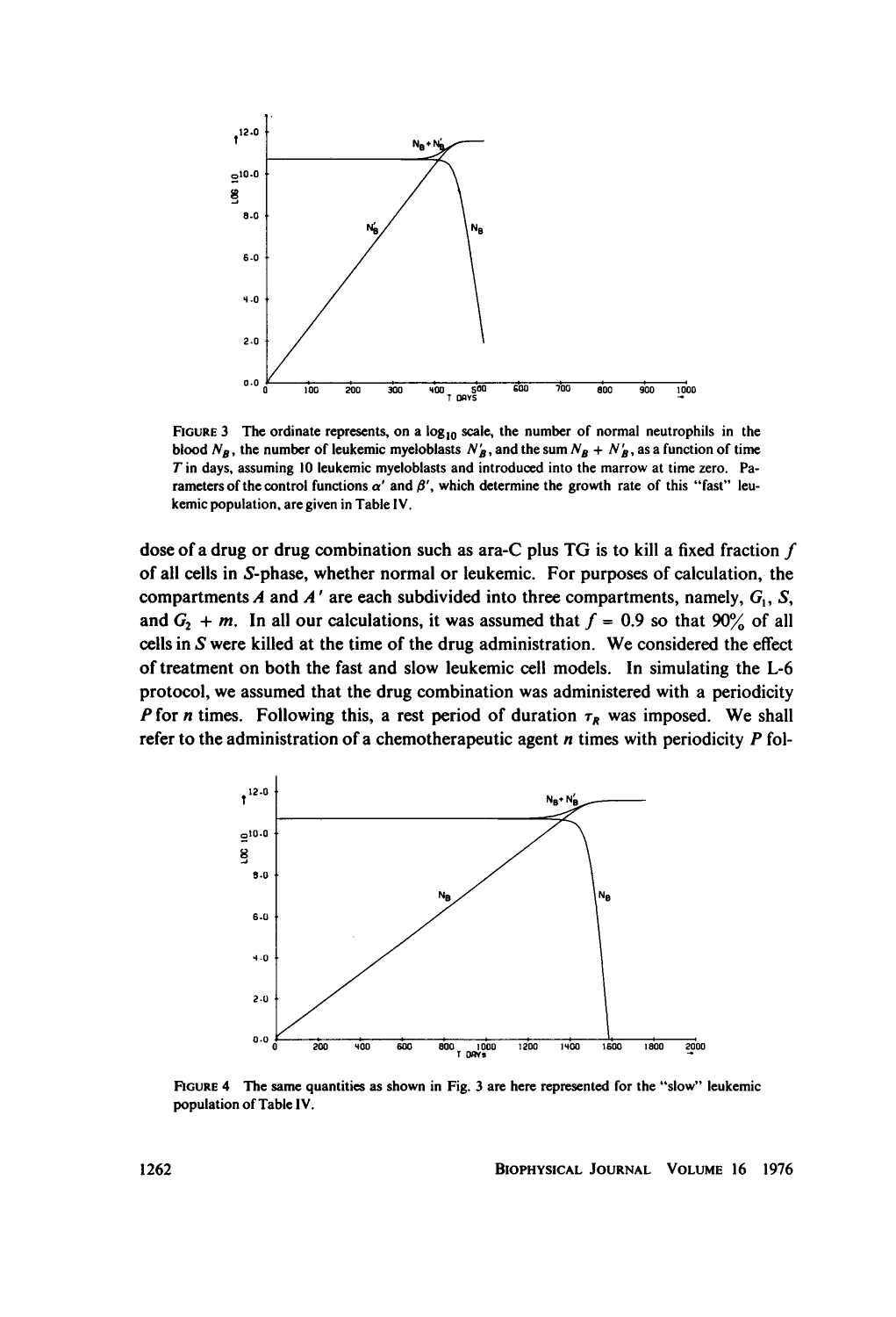lowed by a rest period  $\tau_R$  as a course of treatment. The regimen consisted of the course of treatment repeated six times. This corresponds to the most intensive treatment regimen attempted with the L-6 protocol. It is to be noted that the regimen contains two periodicities: <sup>a</sup> minor period equal to P, and <sup>a</sup> major period represented by the time interval between two successive rest periods. This major period equals  $\tau_R + n P$ .

In the clinic, the success of chemotherapy is measured firstly by the attainment of a remission status, which means the apparent elimination of leukemic myeloblasts from the blood and the reduction of myeloblasts in the marrow to normal levels. Such an apparent disappearance is attained if there is an approximately 100-fold decrease in the leukemic cell number. A precise clinical definition, which depends on the hemopoietic status of other cells, can be found elsewhere (5). For our purposes we shall conveniently define a state of remission as the reduction of the leukemic cell population to <sup>1010</sup> or less. We know from clinical experience that actual remissions can last for many months, and sometimes for years. Presumably, immunological or other factors are coming into play, not represented in our model, which make this possible. Hence, "success" in our model should be interpreted as the absolute reduction in the number of leukemic cells at a given time, while the toxic effect of chemotherapy is not too large: the normal population is at an acceptable level of depletion.

# RESULTS OF CALCULATIONS

In attempting to assess the effects of the VAMP and BIKE chemotherapeutic protocols on patients with ALL, Freireich et al. (26) interpreted variability in observed remission time as a consequence of the variability in the number of cells killed in therapy. Such a view leaves unanswered the question as to why the same protocol applied to two different patients can differ by many orders of magnitude in the number of neoplastic cells killed. It would seem that an equally plausible interpretation is the one we have implicitly adopted herein: for a given protocol, variability in remission time is essentially a consequence of variability in doubling time.

There were several important effects that we attempted to investigate. First, we tried to examine the effect of variation of the periodicity  $P$ . Second, we varied the number of times  $n$  that the drug was administered. Third, we varied the time interval of rest period  $\tau_R$ . Fig. 5 displays the temporal effect on the total populations of both the normal and leukemic cells of setting  $P = 15$ , 18, 20, or 24 (in units of hours). We had anticipated on naive grounds that the optimal periodicity for killing the leukemic population was  $P = 20$ , because the S-phase interval for the leukemic cells was 20 h, and hence such a schedule would kill leukemic cells at maximal efficiency. Of course, a periodicity of less than 20 h would also kill as many leukemic cells during a course of treatment, although the 20 h schedule extends over a longer period for a given number of drug administrations. However, the  $P = 15$  schedule was expected to be most toxic for the normal cells, by the same argument, because the S-phase period of the normal cells was 15 h. It can be seen from Fig. 5 that these expectations were borne out by the calculations. The most severe depletion of the leukemic cells occurred for  $P = 20$  hr.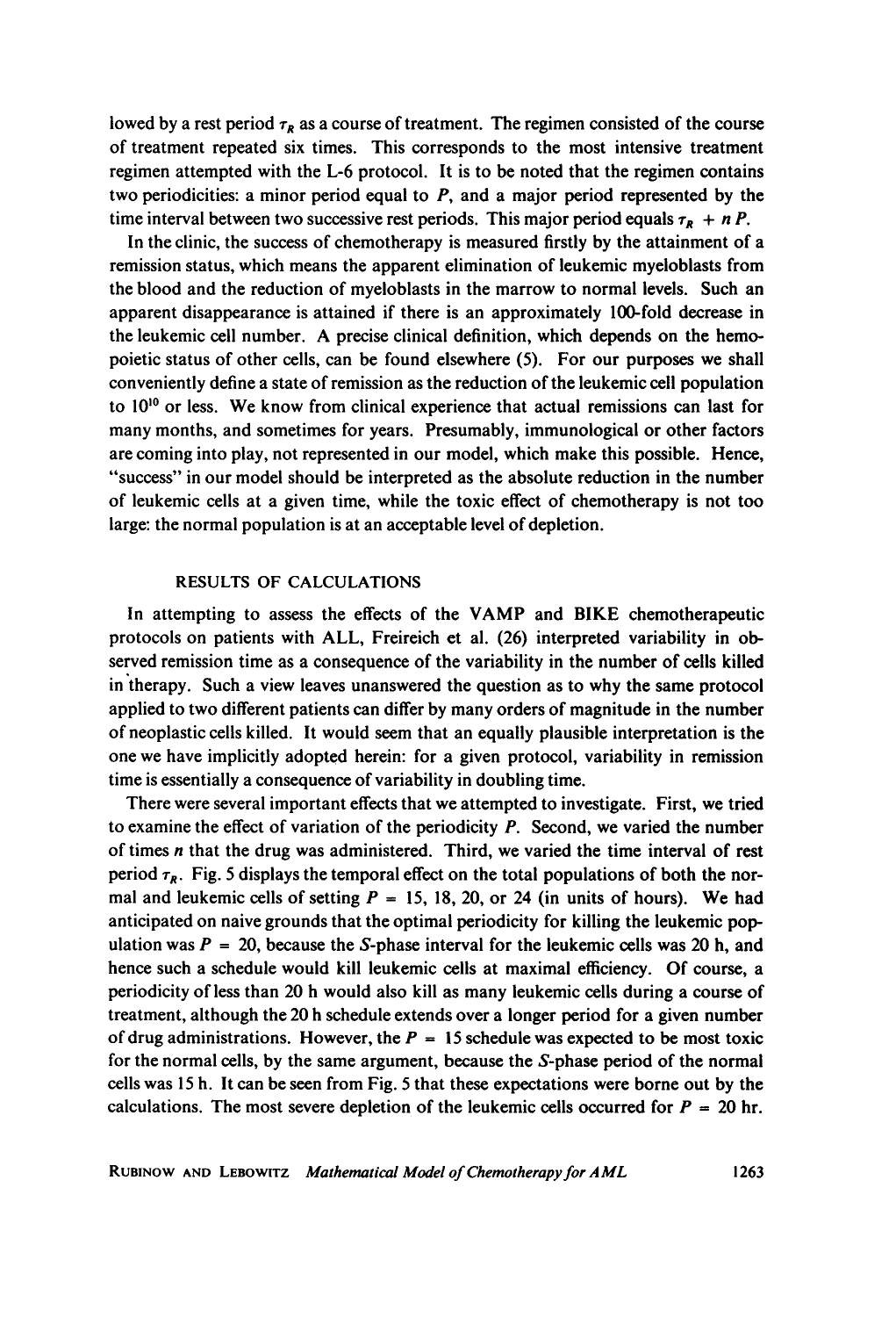

FIGURE 5 The ordinate represents, on a  $log_{10}$  scale, the total number of normal neutrophils and their precursors (labeled  $N$ ) and the total number of leukemic myeloblasts (labeled  $L$ ), as a function of time  $T$  during a drug regimen consisting of six courses of treatment. The treatment commences on day zero when the fraction of marrow leukemic myeloblasts (ratio of cells in  $A' + G'_0$  to cells in  $A + G_0 + M + R$ ) equals 0.25. The normal population is represented by the parameters of Table <sup>I</sup> and a logarithmic control function (see Table 11), while the leukemic population is represented by the parameters of Table III and the "slow" model of Table IV. The treatment regimen parameters were as follows: Fraction of all cells  $f$  in  $S$  killed by a drug dose = 0.9; number of drug doses in each course of treatment was  $n = 10$ ; rest period between successive courses of treatment was  $\tau_R = 3$  wk; number of courses of treatment was six. (a) Periodicity between drug doses was  $P = 15$  h; (b)  $P = 18$ ; (c)  $P = 20$ ; (d)  $P = 24$ .

In these calculations, the rest period  $\tau_R$  was assumed to equal three wk, as in the actual L-6 protocol. The number of drug administrations in each major period was taken to be  $n = 10$ . The normal control functions were assumed to obey the logarithmic law. The leukemic population was represented by the slow model of Table II. It can be noted in the figures that the normal population always recovers much more rapidly than the leukemic population during the rest phases of the treatment. Perhaps slightly surprising is the comparison of Figs. 5b and  $5d$ , which shows that the schedule with  $P = 24$  appears to do as well as the schedule with  $P = 18$ . In fact, the former has a less toxic effect than the latter, as can be seen by comparing the minima in the normal population in the two cases.

The same schedule as above with  $P = 20$  can not successfully deplete the fast growing leukemic population represented by the fast model, as shown in Fig. 6. Fur-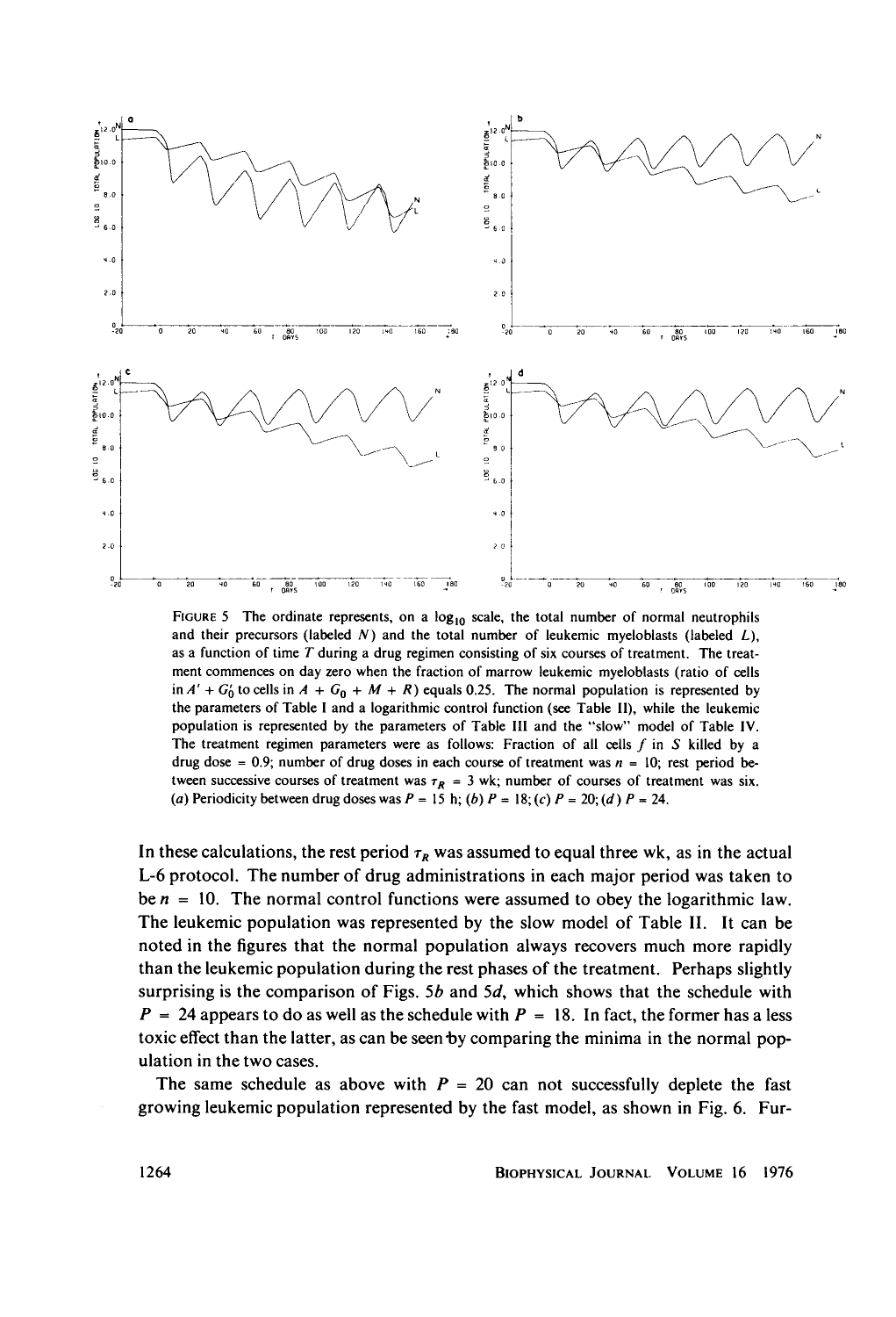

FIGURE 6 Same as Fig. <sup>5</sup> except that the normal population was represented by the power control function of Table IV, the leukemic population was represented by the "fast" model of Table IV, and  $P = 20$ .

thermore, the treatment has the additional undesirable quality of rapidly eliminating the normal population. The latter was modeled by a power law, with the same dynamical parameter values utilized in ref. 23 ( $\alpha_0 = 0.05/h$ ,  $\alpha_1 = 0.05 h$ ,  $\beta_1 = 0.025 h$ ). Thus, the relative rapidity with which normal cells are sent into active phase in this model makes them more susceptible to the toxic effect of treatment. Also inimical to the recovery of the normal cell population during the rest periods is the presence of the relatively large leukemic cell population. Because normal cells identify leukemic cells as normal, the normal cell depletion does not appear as large to the control functions as it actually is.

In a further set of calculations, illustrated in Fig. 7, we retained the power law but increased the growth rate of the underpopulated normal cells by reducing the value of  $\beta_1$  to 0.00417/h, and thus increasing the difference  $\alpha_1 - \beta_1$ . In addition, we extended the sequence of drug administrations to 20 in each of the major periods. For Fig. 7a, the recovery interval was assumed to be 3 wk. Although the normal population is here being eliminated, the effect of increasing  $n$  to 20 also leads to the elimination of the leukemic population. For Fig. 7b, the rest period was increased to 4 wk, with a concomitant dramatic improvement in the recovery behavior of the normal population, although the leukemic population is still being eliminated by this extremely intensive course of treatment. For Fig.  $7c$ , the rest period was increased to 5 wk, and the results show that this period is too long. The leukemic cells are able to recover, and they are not reduced in number relative to the normal cells.

In the next set of calculations, illustrated in Fig. 8, the modeling of the normal population by a power law was retained, but the leukemic population was assumed to be the slow model. The treatment regimen is the same in this case as for that shown in Fig. 5c, so that the behavior of the leukemic population is predicatbly the same. However, it can be seen from a comparison of the behavior of the normal populations in

RUBINOW AND LEBOWITZ Mathematical Model of Chemotherapy for AML 1265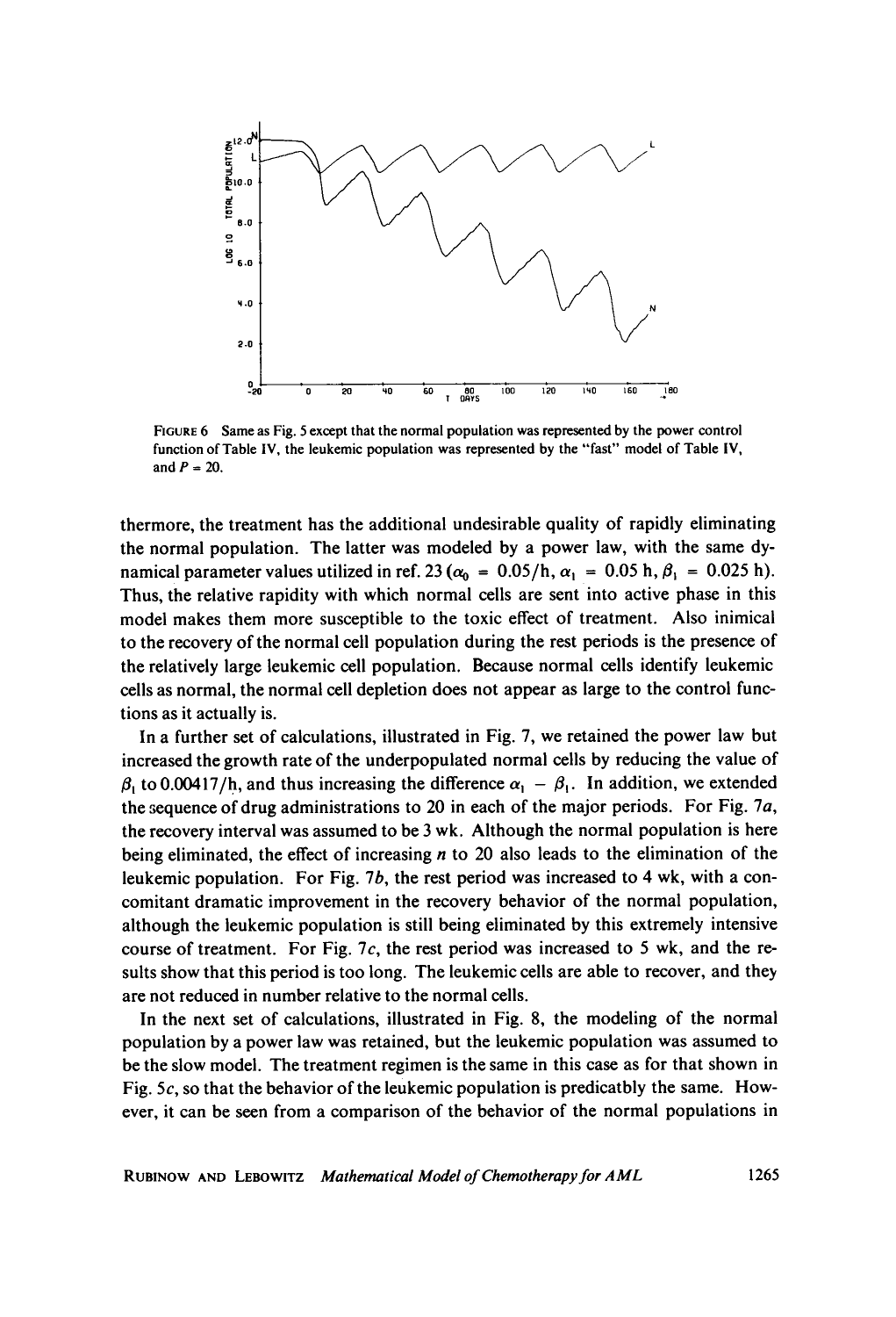

FIGURE 7 Same as for Fig. 6 except that  $\beta_1 = 0.00417/h$ , and the number of drug doses per treatment course  $n = 20$ . (a) The rest period was  $\tau_R = 3$  wk; (b)  $\tau_R = 4$  wk; (c)  $\tau_R = 5$  wk.

1266 BIOPHYSICAL JOURNAL VOLUME 16 1976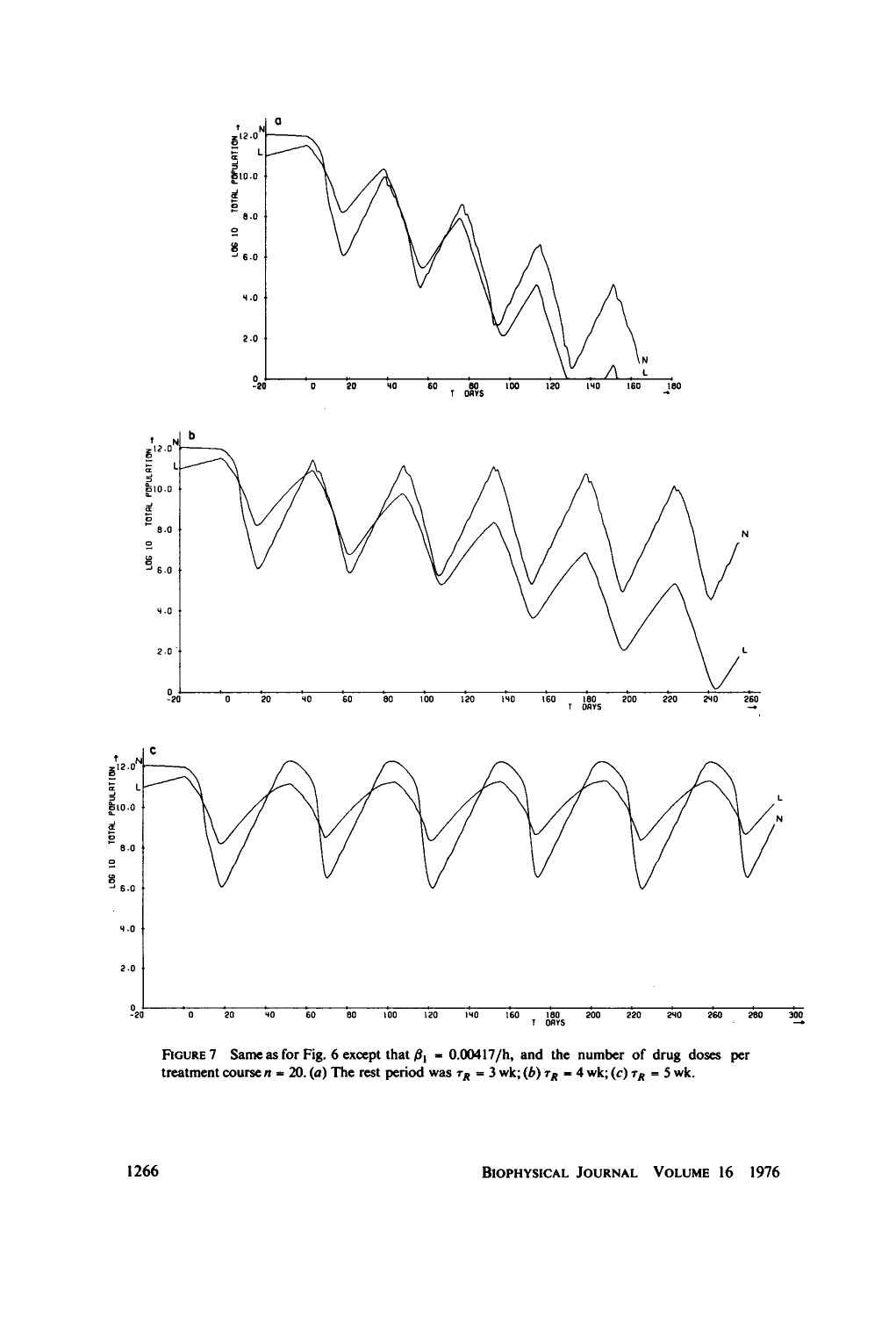

FIGURE 8 Same as for Fig. 5 c except that the normal population is represented by the power law of Table II. (a)  $n = 10$ ; (b)  $n = 20$ .

Figs. 5c and 8a that the rate of recovery of the normal population following depletion from a course of treatment is more rapid for the power function. In both cases, it is seen that the total leukemic population is reduced to about  $10^{10}$  cells after only one or two courses of treatment, in other words, a remission status is attained.

In Fig.  $8b$  is shown the effect of the more aggressive treatment of the same population with  $n$  increased to 20. Here it is seen that the leukemic population is theoretically eliminated during the fifth course of treatment, although the toxic effect on the normal population is very great, and must be considered as unacceptable. (Perhaps the use of leukocyte transfusions or other support mechanisms could make such a course of treatment feasible.) We infer that the introduction of <sup>a</sup> <sup>4</sup> wk rest period in conjunction with  $n = 20$  would benefit the normal population to a much greater extent than it would the leukemic population.

### DISCUSSION AND COMPARISON WITH CLINICAL RESULTS

We are well aware of the many inadequacies of our model. Disease states such as smoldering leukemia may not be adequately represented by any set of parameter values. The toxic effect of chemotherapy on other cells in the body such as the epithelial cells in the gut is disregarded. The behavior of the leukemic population following the attainment of a state of remission is not correct, as we have indicated above. Variability of the S-phase is neglected. The possibility that a dose of ara-C inhibits cells from passing the  $G_1 - S$  boundary (progression delay), as suggested by simulation studies of the effects of ara-C on L- 1210 leukemia,' is not accounted for, although the model could be easily adapted to do so.

Nevertheless, as regards the kinetic characteristics of the normal neutrophil production system and of leukemic cells in AML, we believe our model does represent some present day experience in a reasonably semi-quantitative and realistic manner. Therefore, it seems fair to pose the following questions to it. What are the kinetic implica-

<sup>&</sup>lt;sup>1</sup> Lincoln, T. Talk presented at Conference on Cell Kinetics and Cancer Chemotherapy, Annapolis, Md., Nov. 4-6, 1975.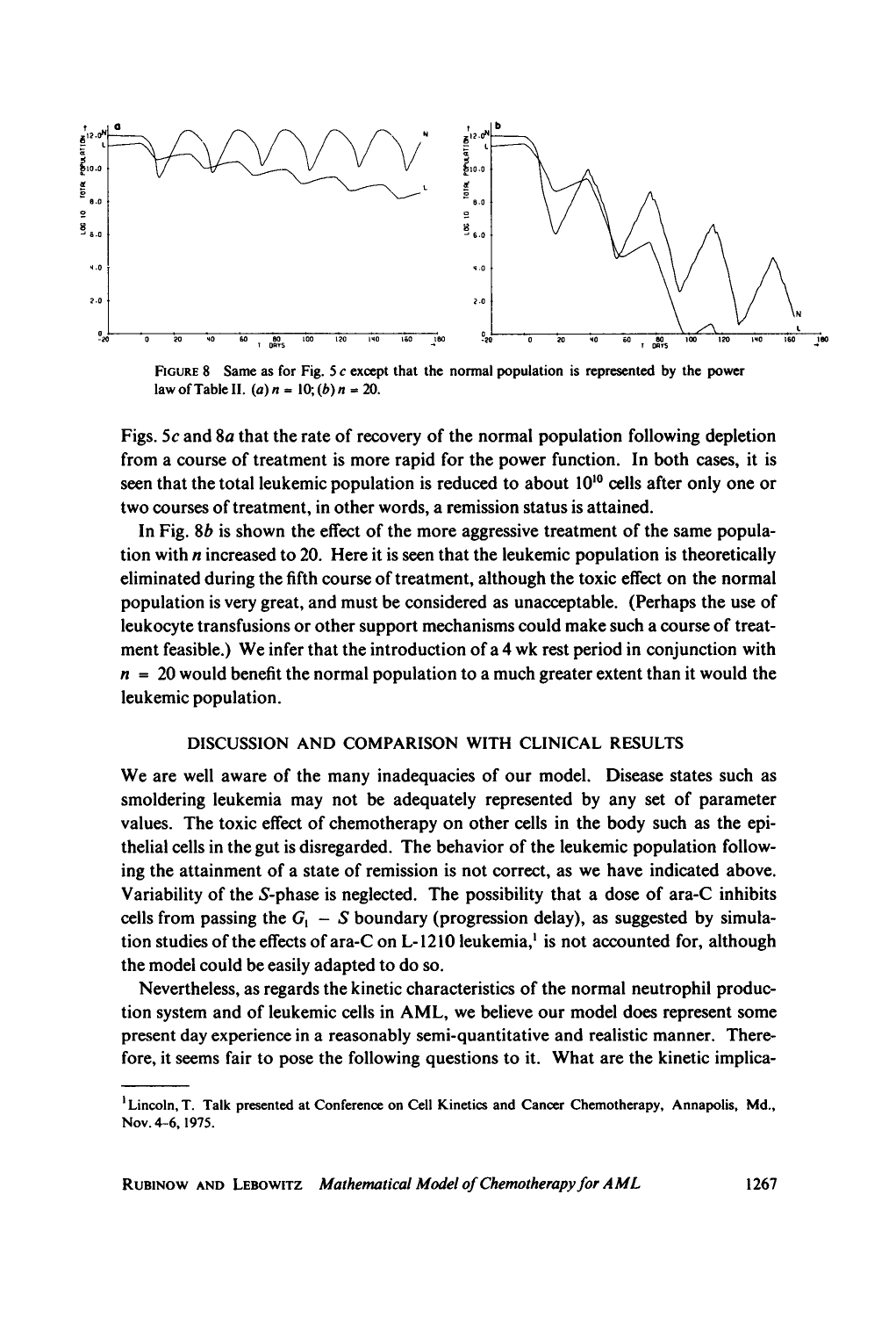tions of this knowledge in regard to chemotherapeutic regimens in the treatment of AML, and how can this knowledge be used to advantage? Can the L-6 protocol be improved merely by varying the temporal sequence of events, such as the major and minor periodicities, the duration of the rest period, the number of courses of treatment, and so forth? The analyses of our model of the L-6 protocol suggest that the answer to this last question is yes.

Our calculations show that significant changes occur with seemingly small alterations in scheduling parameters. For example, the theoretical results shown in Figs. 5-8 suggest that the optimum periodicity of drug doses is equal to that of the S-phase interval of leukemic cells, or 20 h. It is of interest to compare the latter conclusion with the actual practice of the L-6 regimen, which called for a periodicity of 12 h. Such a periodicity is roughly analogous to our calculations using a 15 h periodicity, which we found to be most unfavorable, because the toxic effect is severest. The remission rate achieved among 88 evaluable patients treated with the L-6 protocol was 56% (6). On the other hand, prior to the introduction of the L-6 protocol in 1970, of 36 evaluable patients treated with daily doses of ara-C plus TG, but without rest periods, 53% had complete or partial remissions. Hence, the use of a shorter period did not significantly increase the incidence of remission. In fact, the presumed advantage of the introduction of a rest period during treatment courses may have been counterbalanced by a disadvantage of utilizing a shorter period.

Our calculations also suggest that the more intensive a course of treatment is, the longer the rest period following it should be. We assumed, as in the actual L-6 protocol, that a course of 10 doses is followed by a rest interval of <sup>3</sup> wk duration. However, when 20 doses per course was utilized, then a longer rest period of about 4 wk duration is better than either <sup>3</sup> or <sup>5</sup> wk duration. In clinical practice the rest period apparently was variable (6), and depended on the clinical assessment of how well a patient had recuperated from the toxic effects of the previous dosage course. In this connection it should be noted that all our calculations were based on the initiation of therapy at a time when the marrow leukemic fraction equaled 0.25. In clinical practice, it can be presumed that the initiation of treatment could and often did occur at a later stage of the disease, when prognosis of therapeutic outcome is less favorable, from both a theoretical and empirical viewpoint, because the ability of the normal marrow to recover from the effects of treatment is considerably reduced.

It was very gratifying that two theoretical outcomes of our calculations were also observed in clinical practice. One was that in a case of favorable treatment, a remission is obtained after only one or two courses of treatment. In 20 out of the 49 observed remissions, 20 required exactly two courses of treatment. In all our calculations, the treatment was continued for six courses of treatment. In those cases where treatment was unfavorable after one or two courses because either the toxic effects were too great, or remission was not achieved, then continuing the treatment for six courses was usually even more detrimental to the normal population as compared with the leukemic population (see Figs. 6-7).

The L-6 protocol was actually carried out in several variations. In one of these,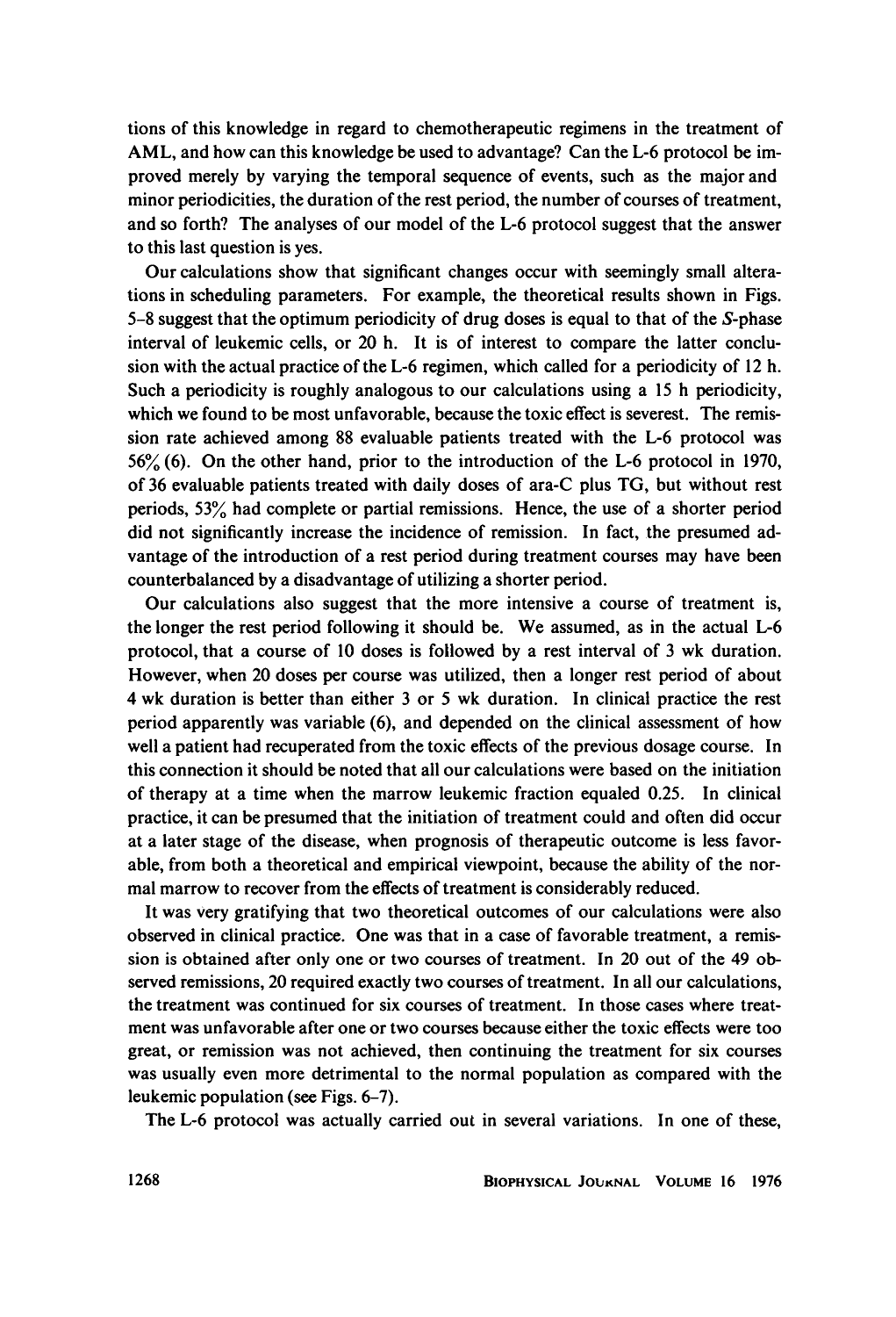regimen II, three additional courses of treatment were administered following the attainment of an M-1 marrow, and in nonresponders treatment was continued in an effort to achieve a remission status. This regimen was the least successful variation in achieving remission: the success rate was 18 out of 47 patients, or a  $41\%$  success rate. Furthermore, the median survival time of nonresponders was less than 2 mo. As suggested by Clarkson et al. (6), the more intensive treatment may have actually shortened survival time in these latter cases. A possible explanation, which is consistent with the results shown in Fig. 6, for example, is that in these cases the leukemic cell population is growing too rapidly and the toxicity effect is too large for the net effect of treatment to be beneficial.

However, the results shown in Figs.  $5b-d$  and  $8a$  suggest that, for a patient who does achieve a remission status, aggressive continuation of the chemotherapy with additional courses of treatment is advantageous, and in principle at least, as shown in Fig. 8b, could succeed in completely eliminating the neoplasm. Experience suggests that the better the remission status, the longer is the survival time. Hence, we conclude that the concept of aggressive continuation of chemotherapy should not be abandoned, but only for good responders, that is, individuals who do achieve remission status after two courses of treatment.

We found that for the fast growing leukemia, which had <sup>a</sup> natural lifetime of about 2 yr or so, treatment could be successful if very large toxic effects were acceptable. In contrast, treatment could be successful against the slow growing leukemia without such large toxic effects. This conclusion perhaps receives some clinical support from two recent studies of the correlations between kinetic parameters observed before the onset of treatment and the response to chemotherapy.2 These investigators found that among those who achieved remission, an initial high labeling index (interpreted as a fast growing leukemia) was an unfavorable prognostic sign with regard to length of remission.

Our considerations emphasize once again our lack of knowledge of the dynamical behavior of the perturbed normal neutrophil population and of the AML cell population. The acquisition of such knowledge could be very beneficial in enhancing our understanding of the neutrophil system and in improving the strategy of treatment of AML by chemotherapy.

## SUMMARY

We find that there are two important differences between the kinetic behavior of normal and leukemic cell populations that appear to be exploitable by means of regulation of chemotherapeutic protocols. One difference is that the normal population possesses a faster recovery rate from the cytocidal action of a course of treatment, than does the

<sup>2</sup>Vogler, W. R., W. B. Kremer, W. H. Knospe, G. A. Omura, and K. Tornyos. 1976. Synchronization with phase specific agents in leukemia and correlation with clinical response to chemotherapy. Submitted for publication; Hart, J. S., S. L. George, E. J. Freireich, G. P. Bodey, R. C. Nickerson, and E. Frei, 111. 1976. Prognostic significance of pretreatment proliferative activity in adult acute leukemia. Submitted for publication.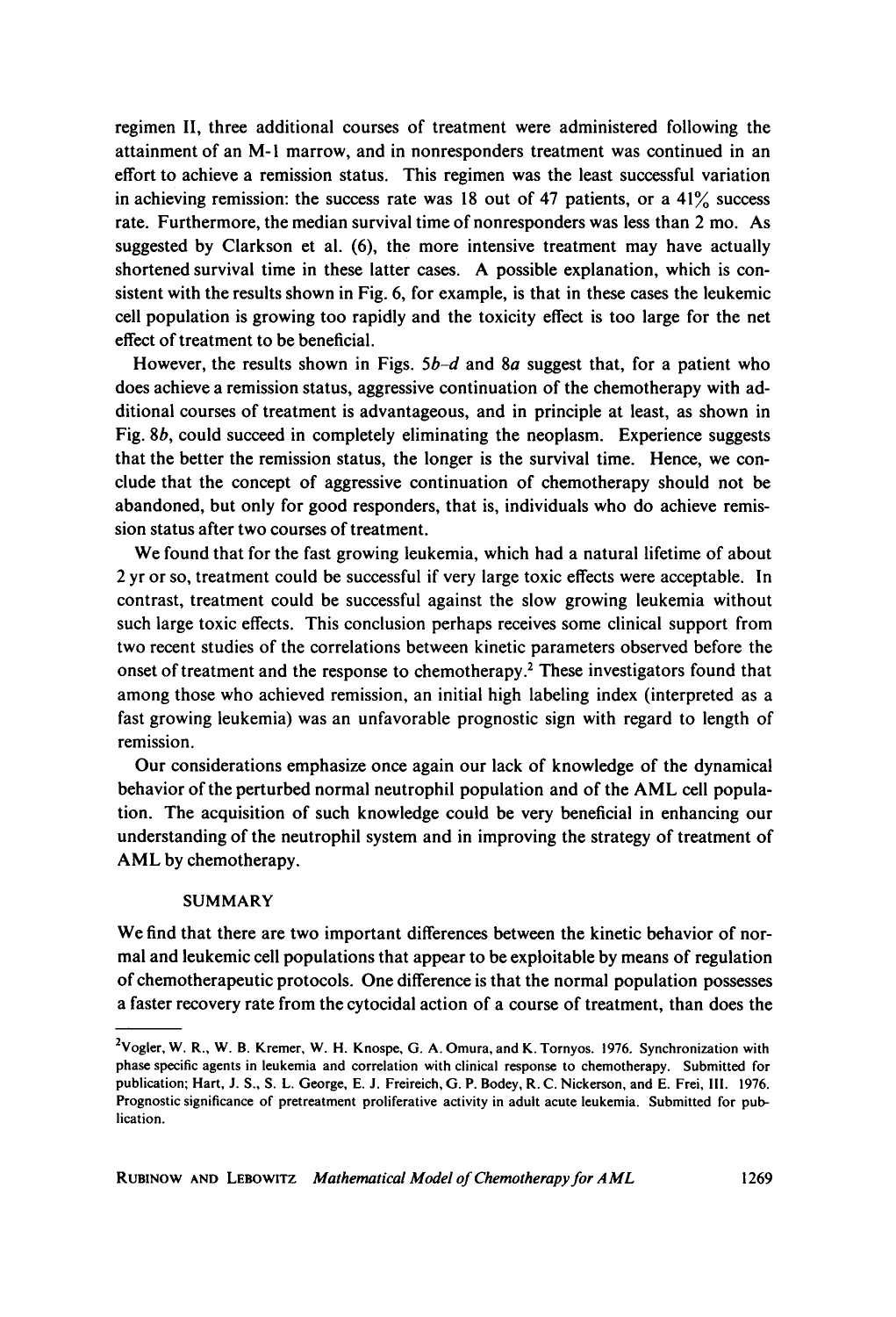leukemic population. However, in taking advantage of this difference, the length of the recovery period between two successive courses of treatment is a significant parameter that needs to be carefully adjusted. The second difference, which clinical investigators do not appear to have tried to take advantage of, is in the duration of S-phase in the two populations.

Dr. Rubinow is also affiliated with Sloan-Kettering Institute, New York 10021, and Dr. Lebowitz with the Physics Department, Belfer Graduate School of Sciences, Yeshiva University, New York 10019.

We wish to thank Dr. Bayard D. Clarkson for several helpful discussions of this work while it was in progress.

This work was supported in part by the National Cancer Institute, grant no. NCI R-5ROICA-12124-03.

Received for publication 14 April 1976.

## REFERENCES

- 1. SKIPPER, H. E., F. M. SCHABEL, JR., and W. S. WILCOX. 1967. Cancer Chemother. Rep. 51:125.
- 2. HAGHBIN, M., C. C. TAN, B. D. CLARKSON, V. MIKE, J. H. BURCHENAL, and M. L. MURPHY. 1974. Intensive chemotherapy in children with acute lymphoblastic leukemia (L-2 Protocol). Cancer. 33: 1491.
- 3. GEE, T. S., M. HAGHBIN, M. D. DOWLING, I. CUNNINGHAM, M. P. MIDDLEMAN, and B. D. CLARK-SON. 1976. Acute lymphoblastic leukemia in adults and children. Differences in response with a similar therapeutic regimen. Cancer. 37:1256.
- 4. HAGHBIN, M., C. C. TAN, B. D. CLARKSON, V. MIKE, J. H. BURCHENAL, and M. L. MURPHY. 1975. Treatment of acute lymphoblastic leukemia in children with prophylactic intrathecal methotrexate and intensive systemic chemotherapy. Cancer Res. 35:807.
- 5. GEE, T. S., K.-P. Yu, and B. D. CLARKSON. 1969. Treatment of adult leukemia with arabinosylcytosine and thioguanine. Cancer. 23:1019.
- 6. CLARKSON, B. D., M. D. DOWLING, T. S. GEE, I. B. CUNNINGHAM, and J. H. BURCHENAL. 1975. Treatment of acute leukemia in adults. Cancer. 36:775.
- 7. CLARKSON, B. D. 1972. Acute myelocytic leukemia in adults. Cancer. 30:1572.
- 8. CLARKSON, B. D., M. D. DOWLING, JR., T. S. GEE, and J. H. BURCHENAL. 1973. Treatment of acute myeloblastic leukemia. Bibi. Haematol. No. 39. 1098.
- 9. CLARKSON, B. D., and J. FRIED. 1971. Changing concepts of treatment in acute leukemia. Med. Clin. N. Am. 55:561.
- 10. MERKLE, T. C., R. N. STUART, and J. W. GOFMAN. 1965. The calculation of treatment schedules for cancer chemotherapy. Lawrence Radiation Laboratory Report No. UCRL-14505, Livermore, Calif.
- <sup>'</sup> 11. STUART, R. N., and T. C. MERKLE. 1965. The calculation of treatment schedules for cancer chemotherapy. Part II. Lawrence Radiation Laboratory Report No. UCRL-14505 Part II, Livermore, Calif.
	- 12. SHACKNEY, S. E. 1970. A computer model for tumor growth and chemotherapy, and its application to L-1210 leukemia treated with cytosine arabinoside. Cancer Chemother. Rep. Part 1. 54:399.
	- 13. STEWARD, P. G., and G. M. HAHN. 1971. The application of age response functions to the optimization of treatment schedules. Cell Tissue Kinet. 4:279.
	- 14. AROESTY, J., T. LINCOLN, N. SHAPIRO, and G. BOCCIA. 1973. Tumor growth and chemotherapy: mathematical methods, computer simulations, and experimental foundations. Math. Biosci. 17:243.
	- 15. CRONKITE, E. P. 1973. Granulocytes. In Best and Taylor's Physiological Basis of Medical Practice. J. R. Brobeck, editor. Williams & Wilkins, Baltimore. 4-75.
	- 16. LUKES, R., and J. W. PARKER. 1971. Disorders of the hematopoietic system. In Concepts of Disease. A Textbook of Human Pathology. 5th edition. J. G. Brunson and E. A. Gall, editors. Macmillan Company, New York. 881-954.
	- 17. CRONKITE, E. P., and P. C. VINCENT. 1969. Granulocytopoiesis. Ser. Haematol. 2(4):3.